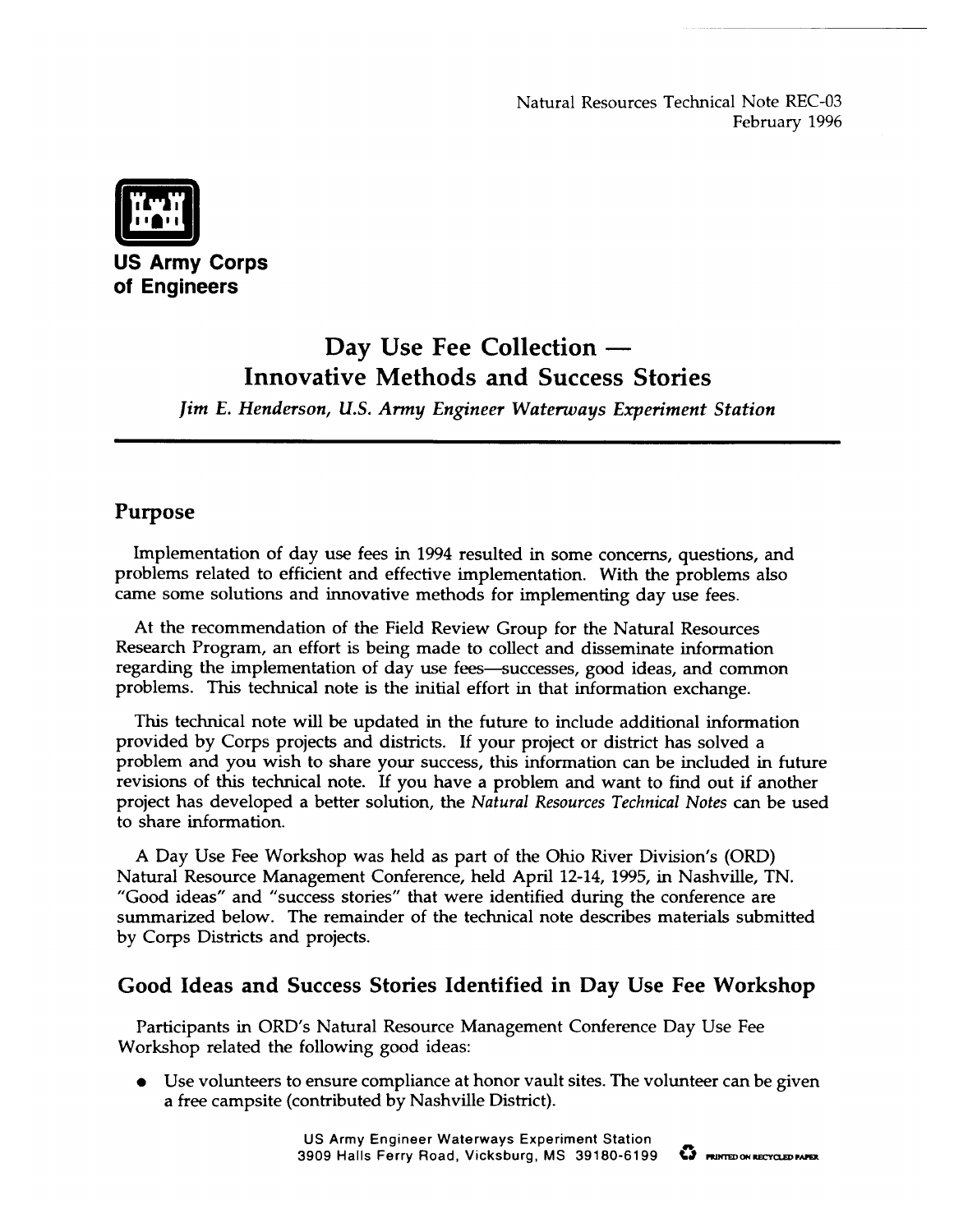- Some areas have realized as much as a 17-percent increase in visitation as a result of increased security due to the presence of fee collection personnel (contributed by Fort Worth District).
- Providing warning citations (with an additional fee envelope) for people not displaying a receipt has resulted in high numbers of people paying (contributed by Pittsburgh District).

## **Other Good Ideas and Success Stories Contributed by Corps Districts and Projects**

#### **Honor Boxes-Compliance**

"Use of Warning Citations for Noncompliance" "Database Used for Mailed Purchase of Annual Passes" *Project: Raystown Lake District: Baltimore Contact: Jude Harrz"ngton, Raystown Lake, (814) 658-3405, ext. 233*

The first season (1994), courtesy notices were issued for the first 2 months of day use fees. Now, reminder warnings are issued, and the warnings are tracked in a database. If no permit is visible on the vehicle, the database is checked. The database contains outstanding warnings from the past 12 months. If a warning has previously been given, a citation is issued. This system has resulted in a high rate of compliance.

The project office, using the names and addresses collected, used preprinted/ prestamped postcards encouraging the visitors to purchase their annual passes through the mail. In addition, the project office offered annual pass gift certificates to be used as Christmas stocking stuffers. Sale of annual passes through the mail reduces traffic in the project office.

"Use of Warnings Citation, with Attention Notice, for Noncompliance" "Annual Pass Purchase as Option Instead of Citation Fine"

*Project: Kaw Lake* District: *TuLsa Contact: Stanley Spirlock, Ranger, (405)* 762-5611

Prior to the day use fee program, Kaw Lake had extensive experience with self-deposit vaults. The project has four campgrounds where all camping fees are collected through self-deposit vaults and four other larger campgrounds where camping fees are collected part of the year by self-deposit vaults. Approximately \$40,000 per year is collected with this system. The experience from using the self-deposit system for camping fees has shown that the user must be held responsible for paying the camping fee, as apposed to the ranger being responsible for collecting the camping fee.

With the objective of implementing the Day Use Fee Program and a goal of making the users responsible for paying their Day Use Fee, Kaw Lake started collecting Day Use Fees at five boat ramps and two beaches shortly before the Fourth of July weekend in 1994. Three boat ramps and both beaches were set up for the self-deposit pay system. Rangers handed envelopes to over 800 vehicles at Sandy Park beach and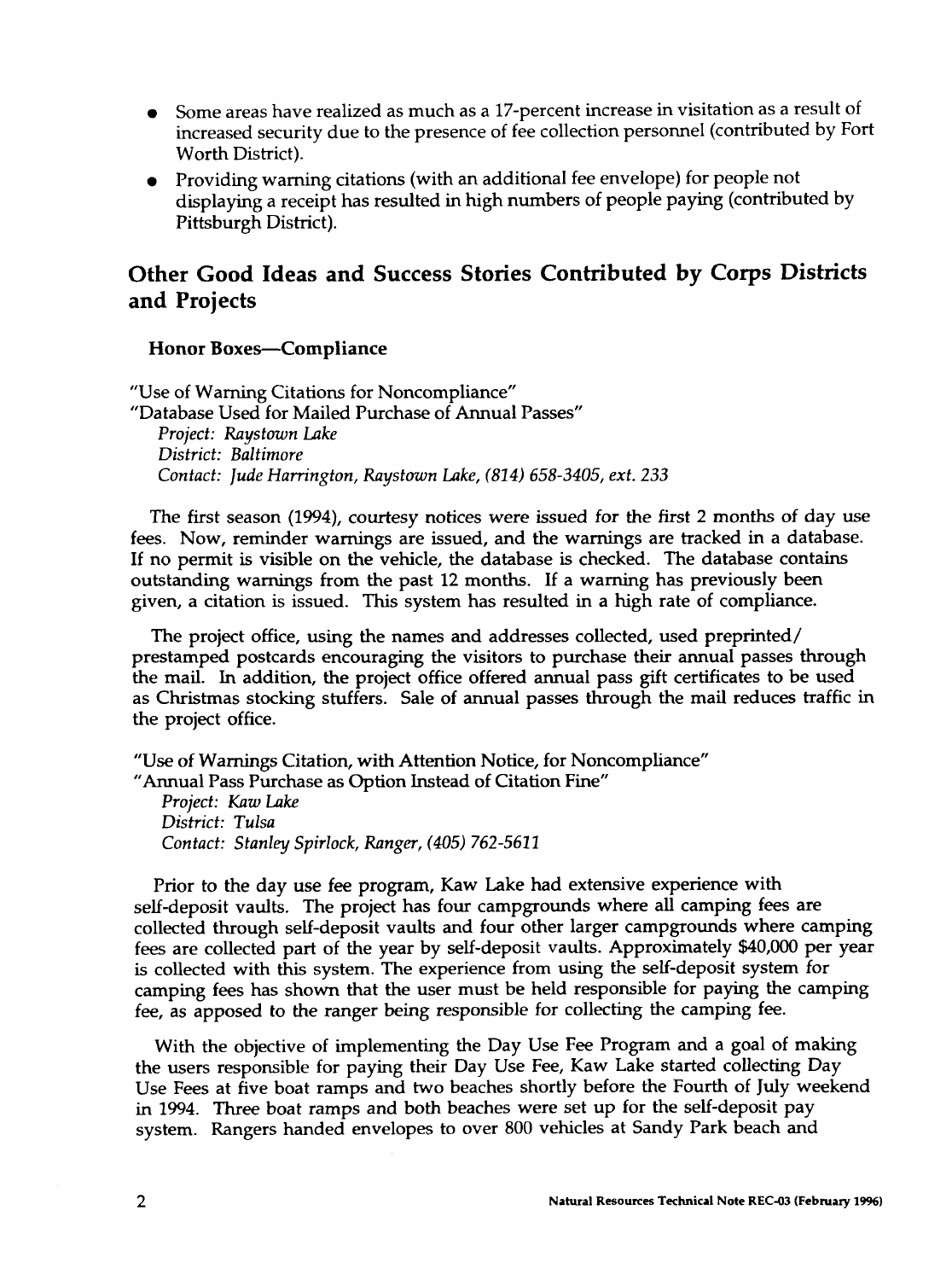informed them about the Day Use Fee and how to pay and display receipt. Verbal directions and written warnings were used at boat ramps and Pioneer Park beach to inform users of the new fee program. After 2 weeks of warnings, compliance at boat ramps had improved. However, compliance at swimming beaches was very low.

Options for gaining compliance were discussed by all ranger staff members. All agreed that use of citations was the only workable option to gain compliance. However, all rangers were reluctant to issue \$75 citations for failure to pay fees that range from 50t to \$3.00. **Offering the option to buy an annual pass rather than paying for the citation must be first coordinated with and approved by the U.S. Attorney for the area, responsible for prosecuting citation violations in the U.S. Magistrate Court. This idea** has been approved for implementation in the Tulsa District. Ranger Spirlock suggested that a colored sheet of paper be inserted in each citation, with the following information:



Using this system, a total of 331 citations were written in 1994 with the option to purchase the Annual Pass. When the first citations were brought in, the citations were voided and the reason was documented. Citations were voided for several reasons:

- Paid fee but thought receipt had to be in boat.
- Camper did not display camper pass provided by ranger or gate attendant.
- Receipt not visibly displayed in vehicle.

Documenting the reasons for voiding citations allowed for determination of Annual Pass purchases resulting from citations. Annual Passes sold from citations equaled 168 or approximately \$4,200. Compliance at boat ramps was raised to well over 90 percent, and swimming beach compliance also increased.

Use of this system is a benefit for everyone:

- The option system gives the violator a chance to save \$50, avoid taking time off from work and driving to Magistrate Court (a distance of 70 to 100 miles) from Kaw Lake, and receive an Annual Pass valid for the remainder of the year.
- Time saving for the Corps of Engineers includes the time required to obtain the name and address of the violator, time spent filling out the probable cause statement,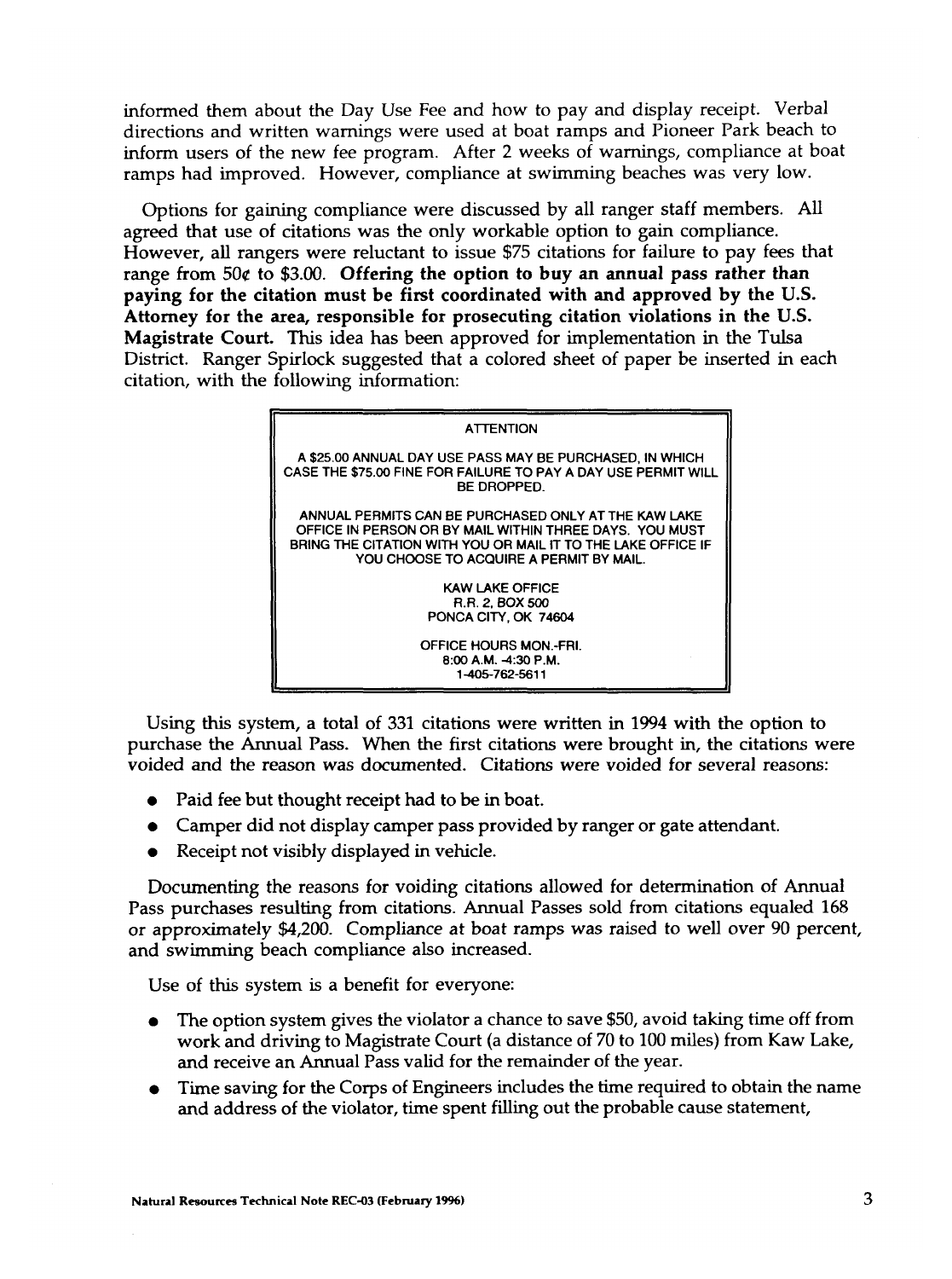making copies, and filling out transmittal documents. Also saved is potential time required to deal with repeat violators.

- Central Violations Bureau would realize savings by having fewer citations to log, fewer letters to write to violators who fail to pay within 7 days, and less time spent preparing citation information for referral to the U.S. Magistrate Court.
- Money generated from the sale of Annual Passes increases the fees collected and returned to the local project.

The U.S. Attorneys in District Court were asked what they thought of this system and indicated they were pleased. At a Supervisory Park Ranger-Lake Manager meeting held in Tulsa during early 1995, one of the attorneys discussed the use of this option as benefiting all involved parties. Kaw Lake personnel have reported time savings for the U.S. Attorney's office and the U.S. Magistrate Court (with fewer cases on the Court docket) and less time spent preparing letters or summons for violators who fail to appear in court.

"Use of Volunteers" *District: Nashville Contact: Todd Yann, (615) 736-5115*

Collection rates for Honor Boxes are much higher at Nashville District projects where volunteers are camped at the area. The presence of the volunteers apparently deters visitors from not paying by giving the appearance that the honor boxes are being observed.

Several years ago, some Nashville District projects started providing a free campsite for volunteers to camp in the day-use areas. The objective was to provide a human presence in the areas and deter depreciative behavior. The free campsites for volunteers have proven highly successful in deterring depreciative behavior at day-use areas and has resulted in higher compliance at areas where fees are charged. Use of volunteers requires construction of a campsite and installation of electric and other facilities for the campsite.

#### **Annual Passes**

"Annual Pass—Procedures for Issuing Duplicates" *District: Huntington Contact: Jack Nichol, (304) 529-5613*

In developing procedures to issue annual passes, we noticed there was no way of controlling the number of duplicate passes a visitor could possibly buy using the receipt that comes with the pass. One option was to offer the duplicate pass only when buying the original. However, this was considered too restrictive, and the following procedure was developed:

When selling an annual pass, inform the visitor that a duplicate pass may be purchased if the visitor wants to use a second vehicle to access the day-use facility. If the visitor elects to buy a duplicate pass at that time, fill out another receipt and issue a duplicate pass in the same manner as the original. However, on the duplicate, check or punch out the "D" box on the front of the decal and check the duplicate box on the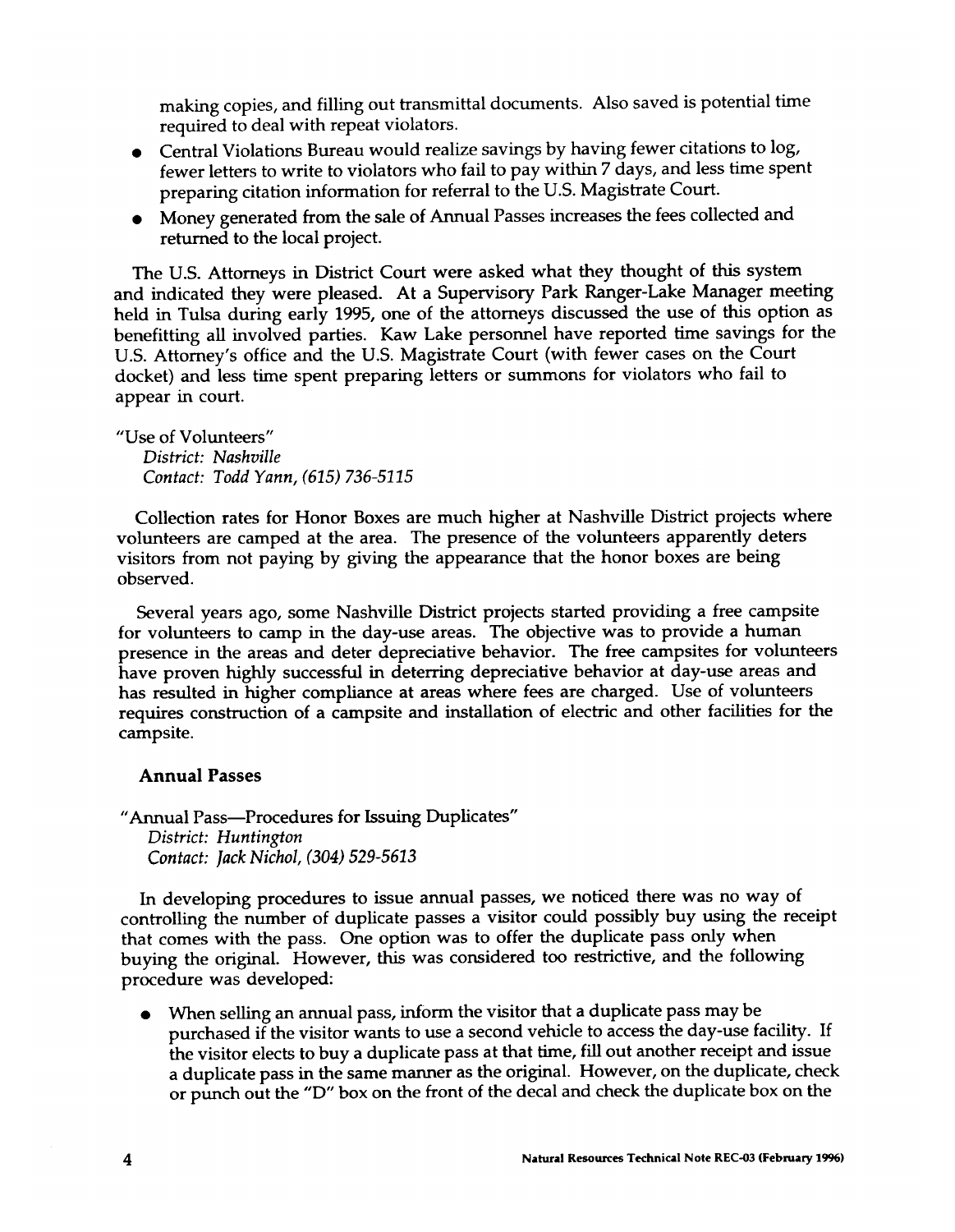duplicate receipt. Most important, you must also write a large "D" on the face of the visitor's copy of the original annual pass receipt. This large "D" indicates a duplicate has been issued for that original and will ensure that the visitor does not buy multiple duplicate passes.

- If the visitor elects not to buy the duplicate pass at the time they buy the original annual pass, inform the visitor to retain their copy of the original receipt. The original receipt must be presented at a later date in order to purchase a duplicate pass. No duplicate passes can be issued without presenting an original receipt.
- Encourage the visitor to affix the decal on his or her vehicle at the time of purchase to avoid the decal being lost or stolen. Replacements cannot be issued for decals that have been lost or stolen.

#### **Automated Procedures**

"Automated Entrance for Areas with Mixed Day Use and Camping/Other Uses" *Project: Belton Luke Contact: Murray McCarley, (817) 939-1829*

The design of many recreation areas puts day-use and camping visitors in close proximity to each other. Some day users roam through the campgrounds at inappropriate times, disturbing the campers. In other cases, the entrance to a day-use area is also used as the entrance to a marina or other private-use area. These project design conditions are fairly common throughout the Corps and make implementation of the day use fee more difficult.

To maintain separation of day users and campers and to prevent unauthorized entry to the campground, gated-access systems have been installed at three parks at Belton Lake, Texas. The gate is operated by a key pad, and the code for the key pad is given out when the campers register.

A marina using the same entrance as the day-use area also uses the key pad entrance. Marina users had to be accommodated since access is needed to rented slips at times other than when the day-use area is open, and to accommodate use by marina groups at special times. The key pad access system purchased by Belton accommodates the needs of these groups using the same entrance.

The key pad and gate purchased at Belton can be programmed for

- Up to 100 different programmable codes, accommodating day use, camping, marina, and other potential user groups.
- Access to campgrounds by campers, during campground hours.
- Access to marina by users during marina operating hours, or for special groups, programmed for specific hours.
- Access by law enforcement 24 hours a day.

The access code is changed whenever needed (too many people know the code); marina users are notified in their monthly statements, and campers are notified.

The key pad is a PROkey System by Sentex Systems of Chatsworth, CA, sold through Federal APD. Belton purchased the system through a parking vehicle access control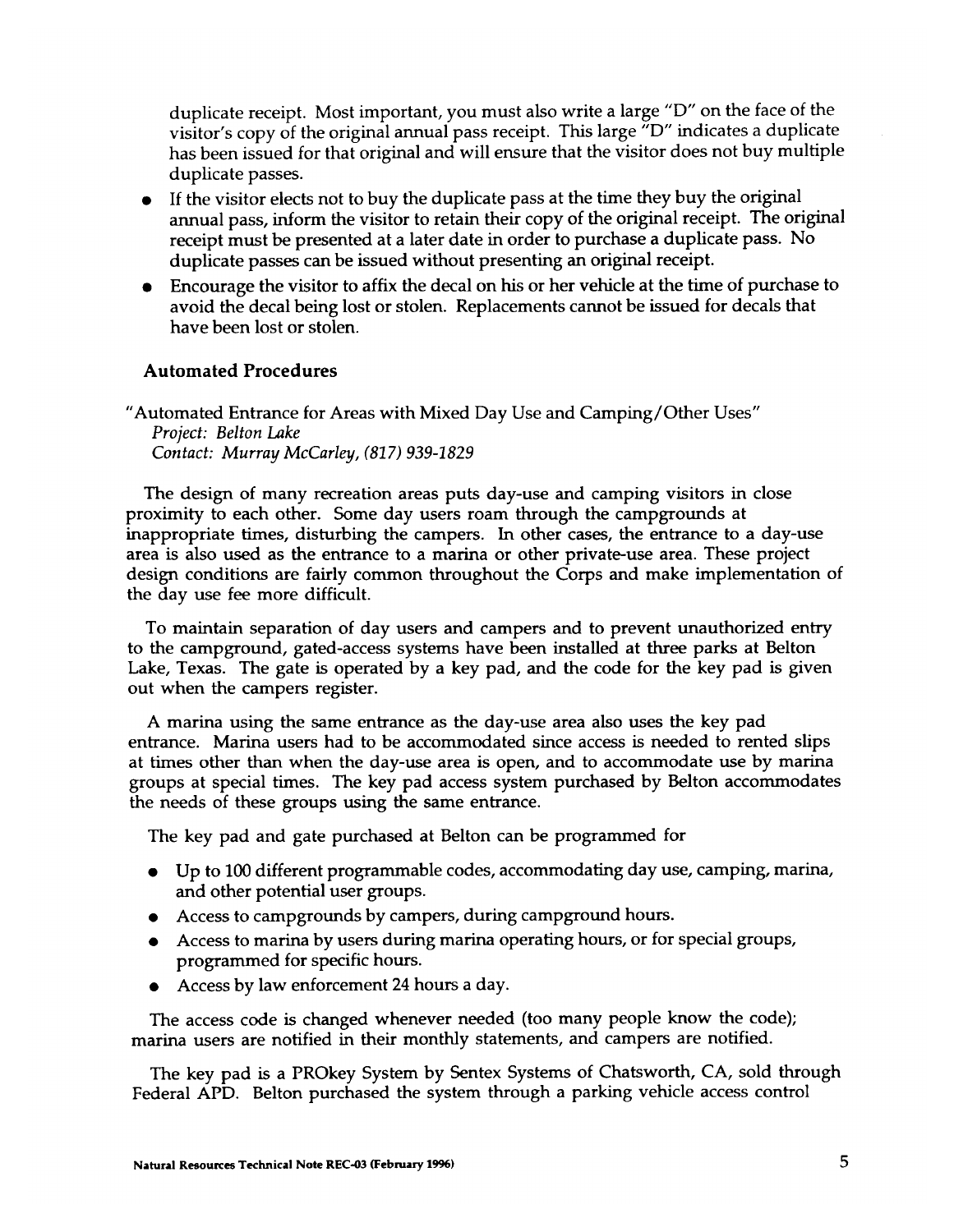company (Vehicle Access Controls, Dallas, TX). Cost of the key pad (March 1995) was \$1,050; costs of barrier gates are variable.

The advantage of the PROkey, or similar programmable key pads, is that access can be controlled to camping or other-use areas during hours the day-use area is closed or the gatehouse is unattended, reducing unwanted access by day *users.* Nonprogrammable key pads, which allow access any time, are available for approximately \$500.

"Automated Fee Collection" "Electronic Fee Collection" *Division: North Paczfic Contact: Jack Ardner, (503) 326-4087*

Since implementation of the day use fee program, numerous questions have been raised about "high-tech" methods of collecting fees, potentially minimizing use of full-time equivalents, and maximizing available technologies. The Washington, Oregon, and California State Parks Departments and British Columbia Parks have used electronic fee collection equipment for several years. This equipment is similar to that used to collect fees at unattended parking lots in large cities.

Experience with these automated machines has been good to date. However, Corps projects have not implemented this type of collection system, usually citing costs and the potential for vandalism.

In looking at innovative ways to implement the day use fee programs, it was suggested (during a February 28, 1995, meeting on the Recreation Fee work unit at Grapevine Lake) that electronic fee collection at least be investigated.

Jack Ardner checked on the electronic fee collection equipment suitable for Corps projects. Potential fee collection units that were identified had a range of capabilities, including the following

- Automatic preparation of reports of money collected.
- Issuance of time and date receipts, which increases the voluntary compliance rates.
- Minimal maintenance required, in some cases even less frequently than weekly.
- Cash boxes are sealed, and more than one box can be installed (speeding up cash removal).
- Models are available to accept coin, paper money, credit cards, annual passes, and Golden Age Passports.
- Experience at parks to date reveals no vandalism.
- Models can be fitted to be accessed remotely by phone line, to determine how much money has been collected and when a pickup needs to be scheduled.

Equipment required includes a power line. In addition, a phone line will allow credit card verification and remote access to reports by project personnel.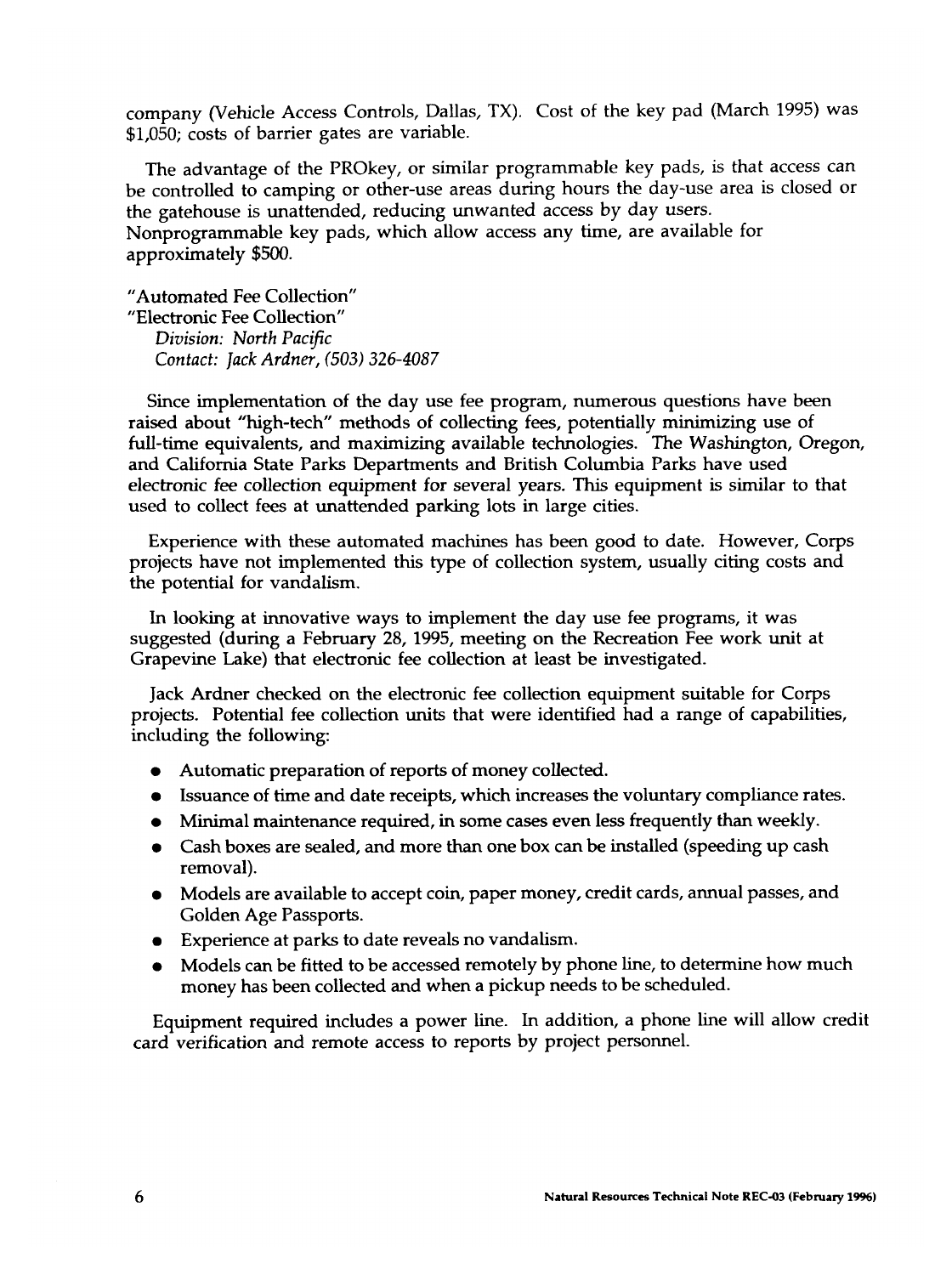company (Vehicle Access Controls, Dallas, TX). Cost of the key pad (March 1995) was \$1,050; costs of barrier gates are variable.

The advantage of the PROkey, or similar programmable key pads, is that access can be controlled to camping or other-use areas during hours the day-use area is closed or the gatehouse is unattended, reducing unwanted access by day users. Nonprogrammable key pads, which allow access any time, are available for approximately \$500.

"Automated Fee Collection" "Electronic Fee Collection" *Division: North Pacific Contact: Jack Ardner, (503) 326-4087*

Since implementation of the day use fee program, numerous questions have been raised about "high-tech" methods of collecting fees, potentially minimizing use of full-time equivalents, and maximizing available technologies. The Washington, Oregon, and California State Parks Departments and British Columbia Parks have used electronic fee collection equipment for several years. This equipment is similar to that used to collect fees at unattended parking lots in large cities.

Experience with these automated machines has been good to date. However, Corps projects have not implemented this type of collection system, usually citing costs and the potential for vandalism.

In looking at innovative ways to implement the day use fee programs, it was suggested (during a February 28, 1995, meeting on the Recreation Fee work unit at Grapevine Lake) that electronic fee collection at least be investigated.

Jack Ardner checked on the electronic fee collection equipment suitable for Corps projects. Potential fee collection units that were identified had a range of capabilities, including the following

- Automatic preparation of reports of money collected.
- Issuance of time and date receipts, which increases the voluntary compliance rates.
- Minimal maintenance required, in some cases even less frequently than weekly.
- Cash boxes are sealed, and more than one box can be installed (speeding up cash removal).
- Models are available to accept coin, paper money, credit cards, annual passes, and Golden Age Passports.
- Experience at parks to date reveals no vandalism.
- Models can be fitted to be accessed remotely by phone line, to determine how much money has been collected and when a pickup needs to be scheduled.

Equipment required includes a power line. In addition, a phone line will allow credit card verification and remote access to reports by project personnel.